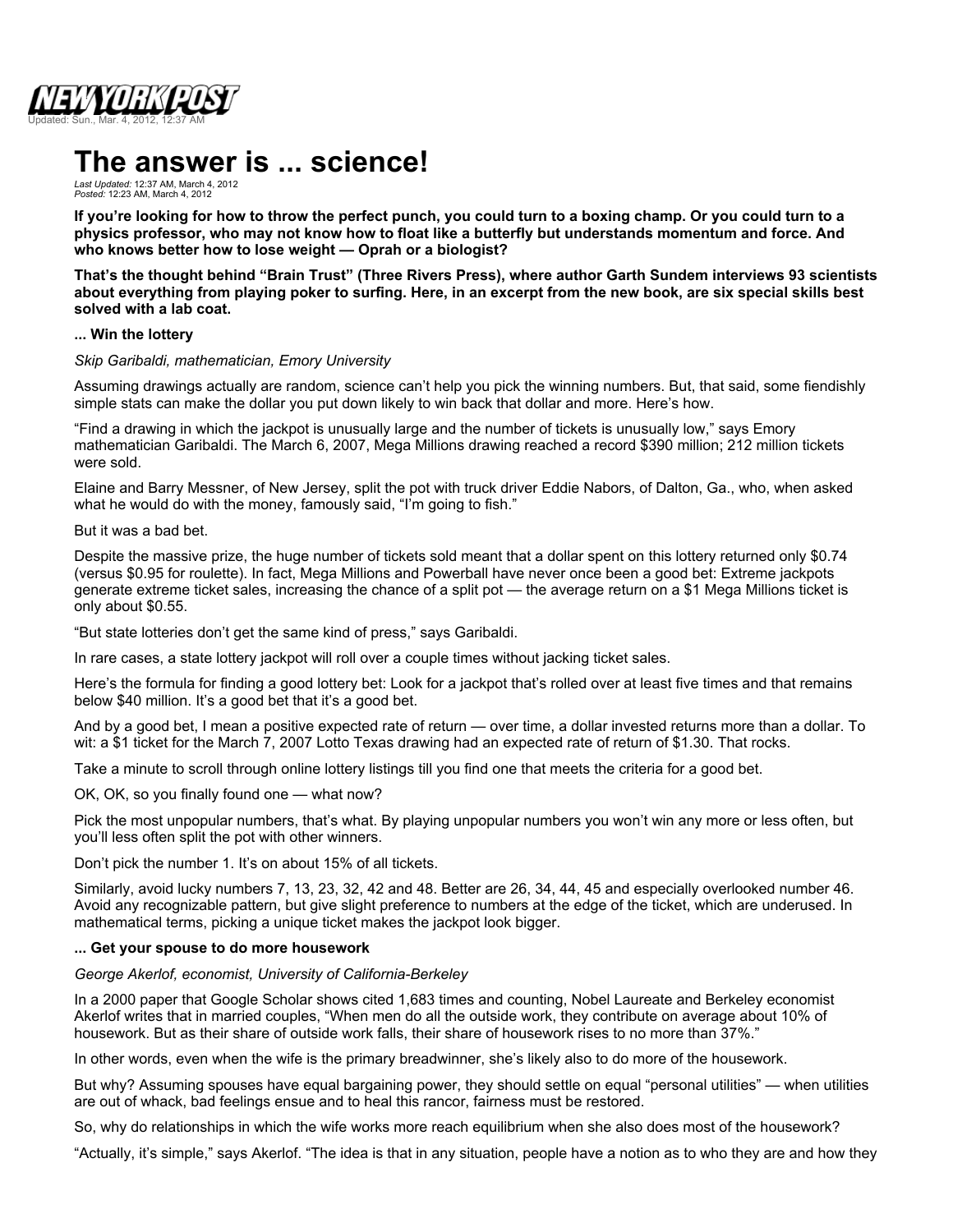should behave. And if you don't behave according to your identity, you pay a cost."

In this model, the red-blooded American male takes a hit to his identity when his wife earns more money than he does, and a further hit when he does housework (the size of the hit commensurate with how much he's internalized the identity of "red-blooded American male"). To bring the "utilities" of husband and wife back into balance, she does more housework.

Similarly, the Army builds in recruits the identity of "soldier" and then the decision whether to charge is a balance with the chance of death sitting on one side and identity sitting firmly on the other. What's the greater penalty: the chance of death for charging or the identity loss for cringing? If the Army's done its job well, identity expectations of "soldier" overrule risk.

If you want your spouse to do more housework, you too will learn to socially engineer these things.

First, you can encourage your spouse to modify his or her identity. But instead of nagging or cajoling or straight talk aimed at changing your spouse's identity, find situations — friends, classes, TV shows, magazines, etc. — in which culture will do the work for you. People who cheer with the team become more cheerleader- like. Your challenge is to find the right team.

Or you can frame the desired behavior so that it aligns with the existing identity. For example, if you're a wife trying to get your husband to put dirty clothes in the hamper rather than strewn around the floor near the hamper, how can you align this behavior with the identity of a real man? Is hitting the hamper like making the winning three-pointer? Is doing housework sexy? Does efficiently loading the dishwasher require manly spatial skills that only he can provide? Thus framed in terms of manliness, he can clean without paying an identity cost for it.

If you're a husband trying to get your wife to do more housework . . . well, shame on you. (That said, these techniques should work equally well.)

#### **... Make people laugh**

*Robert Provine, neuroscientist, University of Maryland-Baltimore County*

Ever laugh to indicate uncertainty, as in "I wonder if anyone's thought of that . . . ha, ha, ha?" Or to disarm the person you're talking to, or to signal understanding?

Provine, author of "Laughter: A Scientific Investigation," has spent thousands of hours cataloging similar uses of laughter, from campus gathering places to high-school cafeterias to mall food courts. His findings include the facts that speakers are about 46% more likely to laugh than listeners, laughter is 30 times more likely in social situations than when alone, laughter frequently takes the place of periods or commas, and only 10% to 15% of prelaugh comments are even remotely funny.

"Actually," Provine says, "laughter is more about relationships than jokes." Human laughter evolved from the grunts and snorts of playing apes, who use these vocalizations to signal social inclusion.

Sure, you may overlay the trigger of a punch line or a wry aside or a pun or a surprising observation, but if you want to bring the funny, you have to first become part of the pack. That's why so many jokes start with "There I was, standing in line at the grocery store," or "Don't you just hate airplane seats?" or other descriptions meant to create the bond of shared experience between joker and jokee.

"We don't laugh at Jay Leno because he's funny," says Provine. "We laugh because we empathize with Jay Leno."

So, if you want to make people laugh, instead of practicing your punch lines, practice your empathy and listening skills.

#### **... Eat for 8 hours and lose weight**

*Satchidananda Panda, regulatory-biology specialist, Salk Institute*

Electric lights and television have made us fat, says Panda, regulatory-biology specialist at the Salk Institute.

The first reason for this is obvious: If you're awake more, you eat more. Panda points out that Americans consume 30% of their daily calories after 8 o'clock at night.

But the effects of this nighttime munching go a step further than simply packing on extra pounds.

Among your liver's many functions is storing excess calories as glycogen and then, when you're starving, converting this glycogen into usable glucose. Actually, it's the liver's little autonomous mitochondria that do this, and like any population of millions of single-celled organisms, they're constantly dying and dividing, which in the case of your liver generally maintains a constant population. And, generally, it's at night, when their food-processing duties are (or should be) decreased, that these mitochondria do their dividing.

But the clock in your liver isn't a sundial — it doesn't simply monitor lightness and darkness and click through its organ functions based on time of day. Instead, "it gets information about time by when we eat," says Panda. Your liver needs to know when you've taken your last bite of the evening so that it can tell mitochondria it's safe to divide. "And if you eat all the time, the clock gets the clue too many times, it tries to adjust too many times, and it never knows when it's breakfast," says Panda.

Panda explored this with mice. Mice who are given the ability to eat for only eight hours a day quickly adjust their habits to consume the same number of calories as mice that are allowed to eat for 16 hours per day. So given an equal calorie count, you might not expect any health differences between eight-hour and 16-hour feeding mice. But eight-hour mice live longer.

And everyone knows that mice given a high-fat diet gain weight, right? But Panda's new work shows they don't — not if